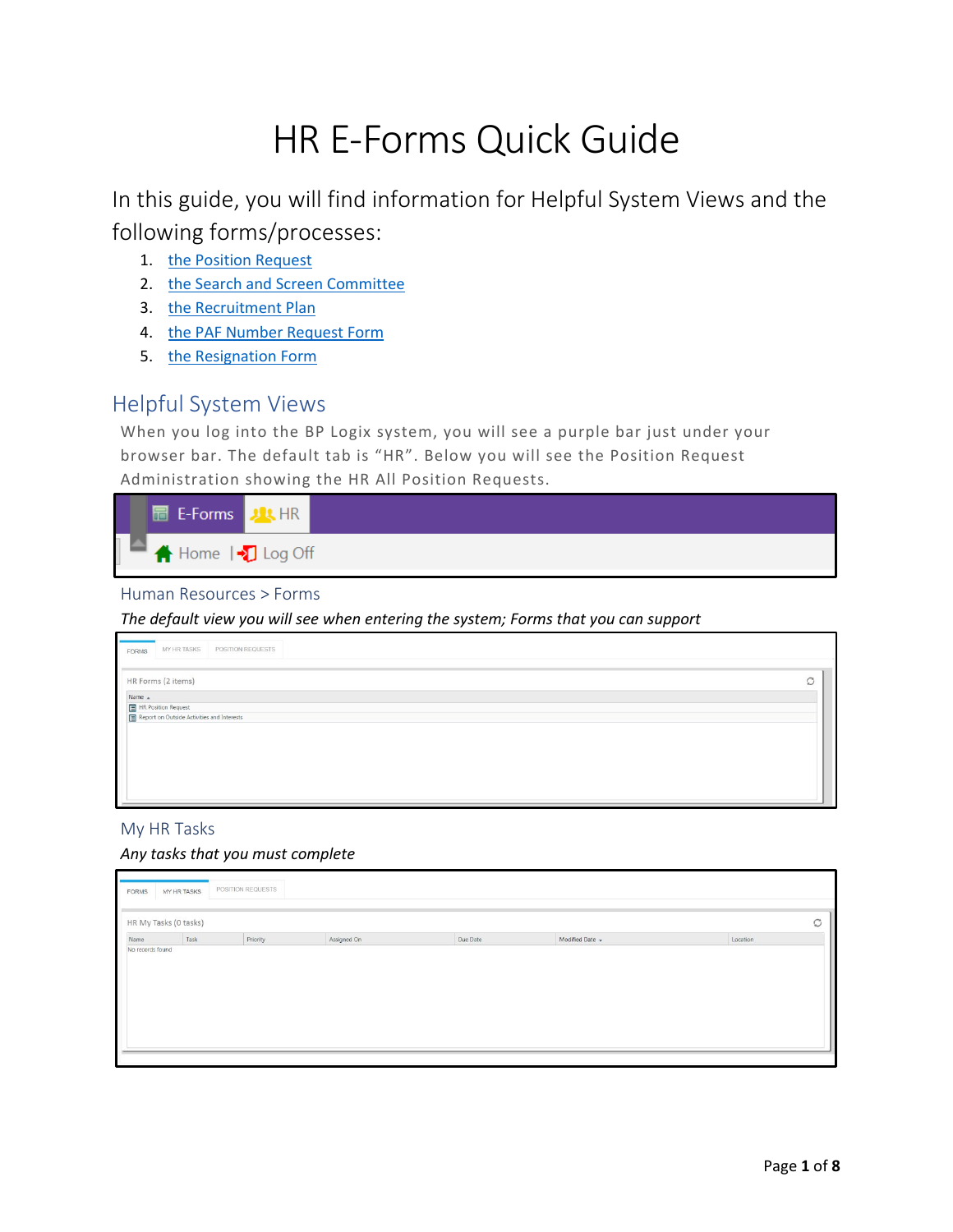## <span id="page-1-0"></span>Position Request

A position requestor will submit information via the New Position Request form and attach the appropriate documents. A sample form is shown below.

- 1. The link to access the HR E-Form is available on the HR Recruiting/Hiring E-Forms Page
- 2. The requestor must attach specific documents as required by the form and to establish the appropriate approval route
	- a. Intermediate Approver: If the position requestor requires an additional approver between themselves and the Dean/Director/equivalent level.
	- b. Exempt/Non-Exempt: If the position requestor is at a Dean/Director/equivalent level and the next signature in the chain is a Vice Chancellor, the position is "exempt". If the position requestor is not at a Dean/Director/equivalent level, then the position is "nonexempt".
- 3. A sample of the form is shown below.

| <b>Requested Position</b>                          |                                                                                                                                                                                       |
|----------------------------------------------------|---------------------------------------------------------------------------------------------------------------------------------------------------------------------------------------|
| <b>Employee Class</b>                              | <b>University Staff</b><br><b>Academic Staff</b><br>Faculty<br>Limited                                                                                                                |
| New or Replacement Position                        | Replacement<br>New                                                                                                                                                                    |
| Where did these duties/responsibilities come from? |                                                                                                                                                                                       |
| Was this work peformed before?                     |                                                                                                                                                                                       |
| Are there similar positions on campus?             |                                                                                                                                                                                       |
| <b>Working Title</b>                               |                                                                                                                                                                                       |
| Division Select                                    | $\overline{\mathbf{v}}$                                                                                                                                                               |
| Department Select One                              | $\overline{\mathbf{v}}$                                                                                                                                                               |
| Proposed FTE                                       |                                                                                                                                                                                       |
| <b>Proposed Annualized Salary</b>                  |                                                                                                                                                                                       |
| <b>Proposed Funding Source</b>                     | Ø<br>6-Digit Dept.<br>7-Digit Project ID<br>Add Account                                                                                                                               |
| <b>Sample</b><br><b>Title Code</b>                 |                                                                                                                                                                                       |
| Requested Start Date ■                             | $\checkmark$                                                                                                                                                                          |
| Justification                                      | Specifically address<br>• How this position is mission critical to your division and the campus as a whole.<br>• How does this position impact recruitment and retention of students? |
|                                                    |                                                                                                                                                                                       |
|                                                    | What is the risk to the university if this position is not filled?                                                                                                                    |
| <b>Risk to University</b>                          |                                                                                                                                                                                       |
| <b>Attach Position Description</b>                 | <b>Upload Document</b>                                                                                                                                                                |
| Attach Organization Chart                          | <b>Upload Document</b>                                                                                                                                                                |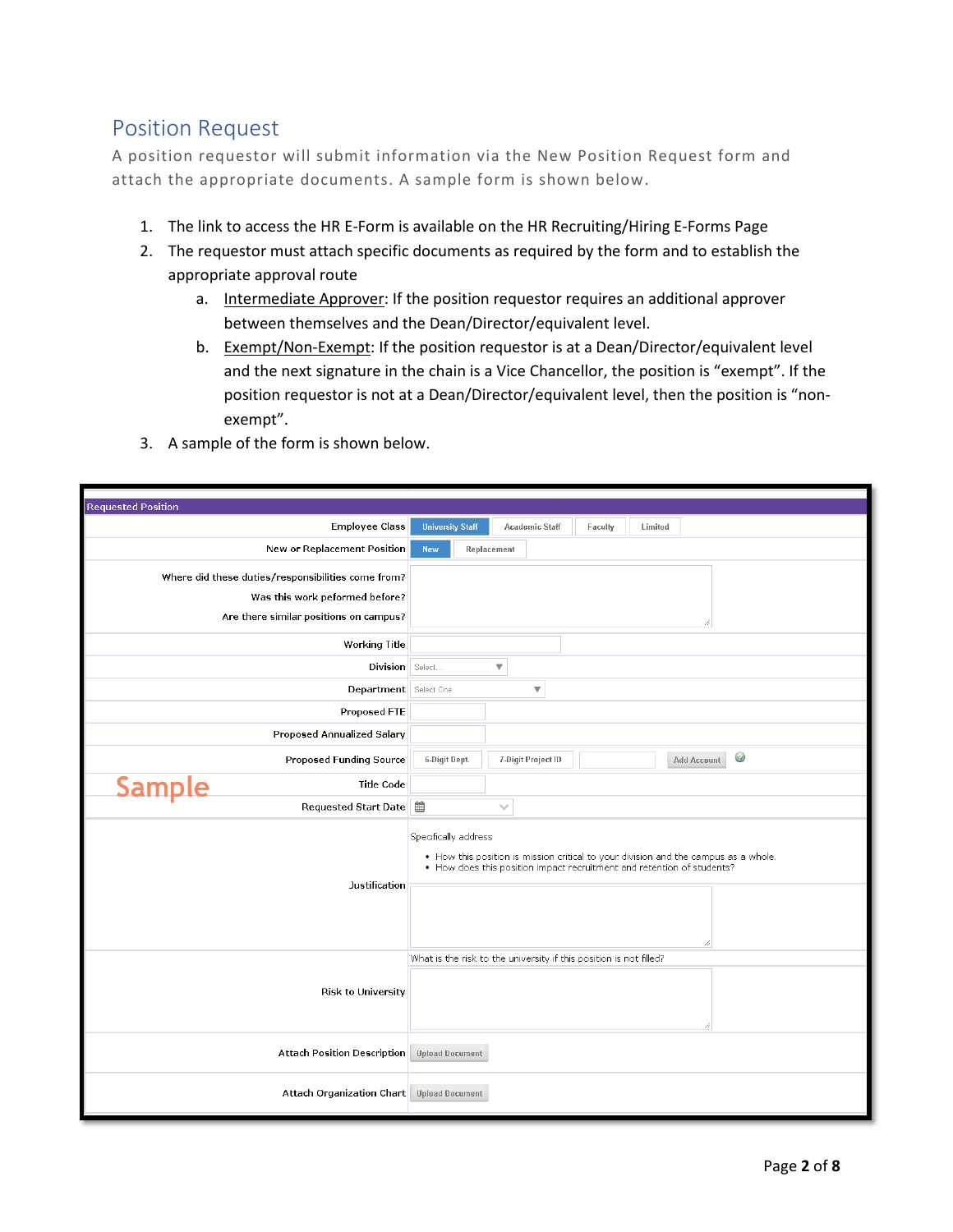### Position Request Process



\*Grant-funded positions (either solely or partially)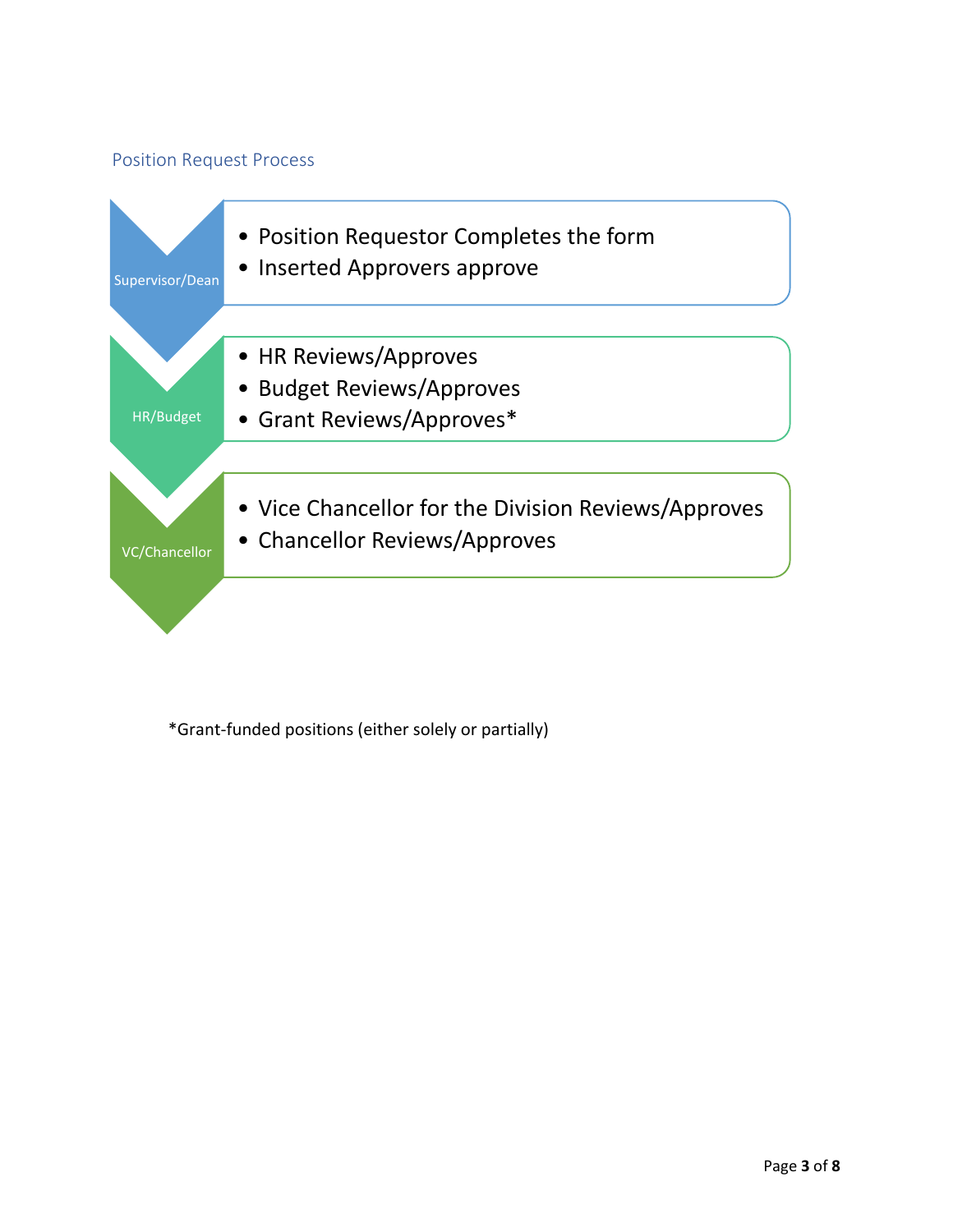# <span id="page-3-0"></span>Search and Screen Committee and Recruitment Plan Forms

Any person can complete these forms when a recruitment is beginning. These forms are required to begin a recruitment for Faculty, Academic Staff, and Limited recruitments.

- 1. The link to access the HR E-Form is available on the HR Recruiting/Hiring E-Forms Page
- 2. Under the Forms tab, click on which form you need to submit.
- 3. Complete the Search and Screen Committee Form with the position information and those persons who will review applicant materials. The form **requires** at least one committee member under committee.
	- a. If you are a university staff hiring authority and will review applications, please list your information as the only committee member.
- 4. Complete the Recruitment Plan Form with the position information, the scope of the recruitment, and any additional posting locations not posted by HR.

| <b>Forms</b><br>My HR Tasks<br><b>Position Requests</b> |  |  |  |
|---------------------------------------------------------|--|--|--|
| HR Forms (5 items)                                      |  |  |  |
| Name $\triangle$                                        |  |  |  |
| <b>HR Position Request</b>                              |  |  |  |
| <b>PAF Number Request</b><br>⊫                          |  |  |  |
| <b>Recruitment Plan</b><br>F                            |  |  |  |
| Report on Outside Activities and Interests              |  |  |  |
| Search and Screen Committee                             |  |  |  |
|                                                         |  |  |  |

## Search and Screen / Recruitment Plan Process

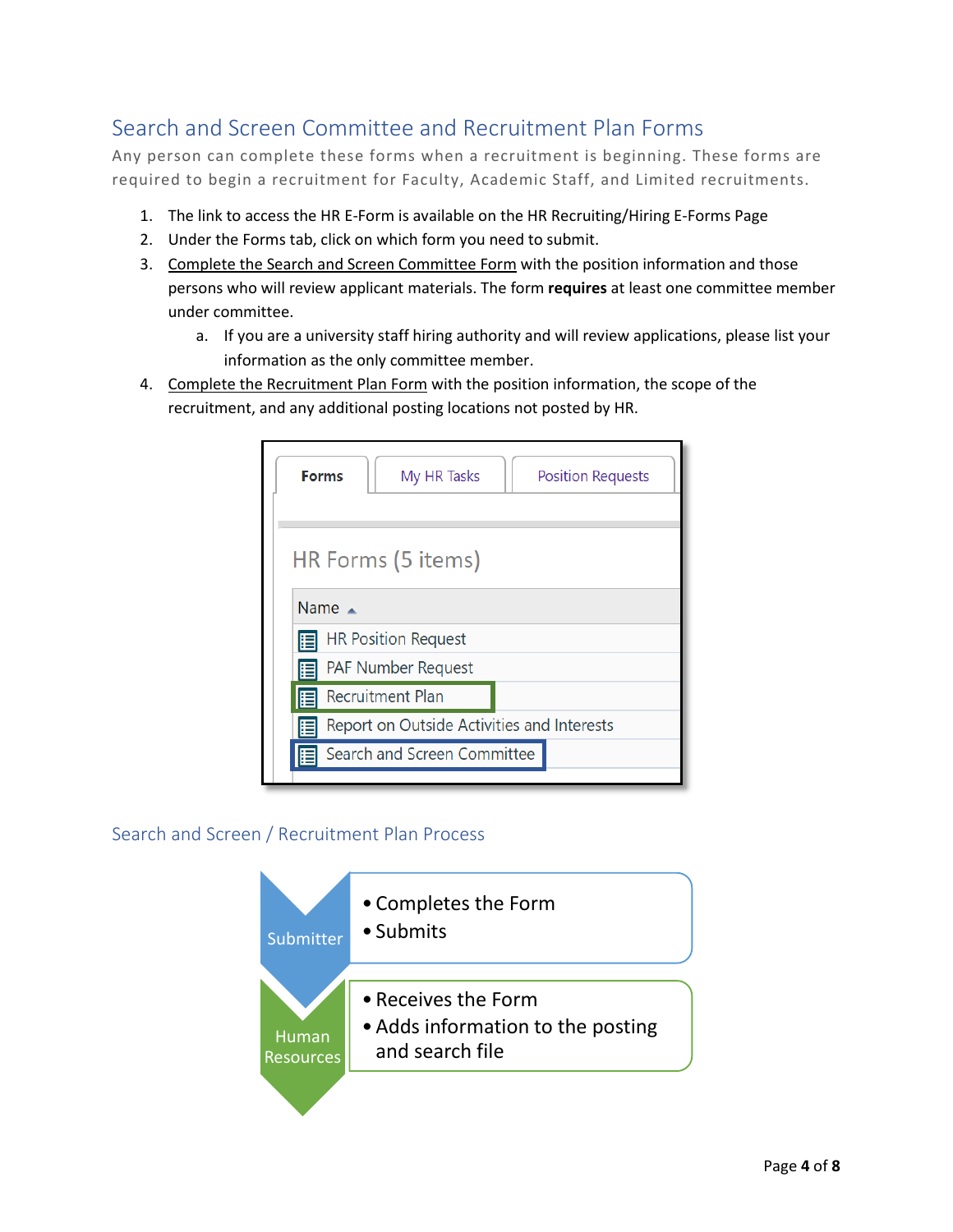# <span id="page-4-0"></span>PAF Number Request Form

Used in partnership with a fillable PDF, this form is necessary to generate a unique, trackable number for each PAF request.

1. Complete the HR E-Form with the required information. Any information included on the eform should match what is input to the fillable PDF.



- 2. If the request is for a current employee, the employee ID will appear after selecting their name in the dropdown picker.
- 3. Once you submit the form, then take the number generated and include on the fillable PDF.



#### PAF Request Form Process

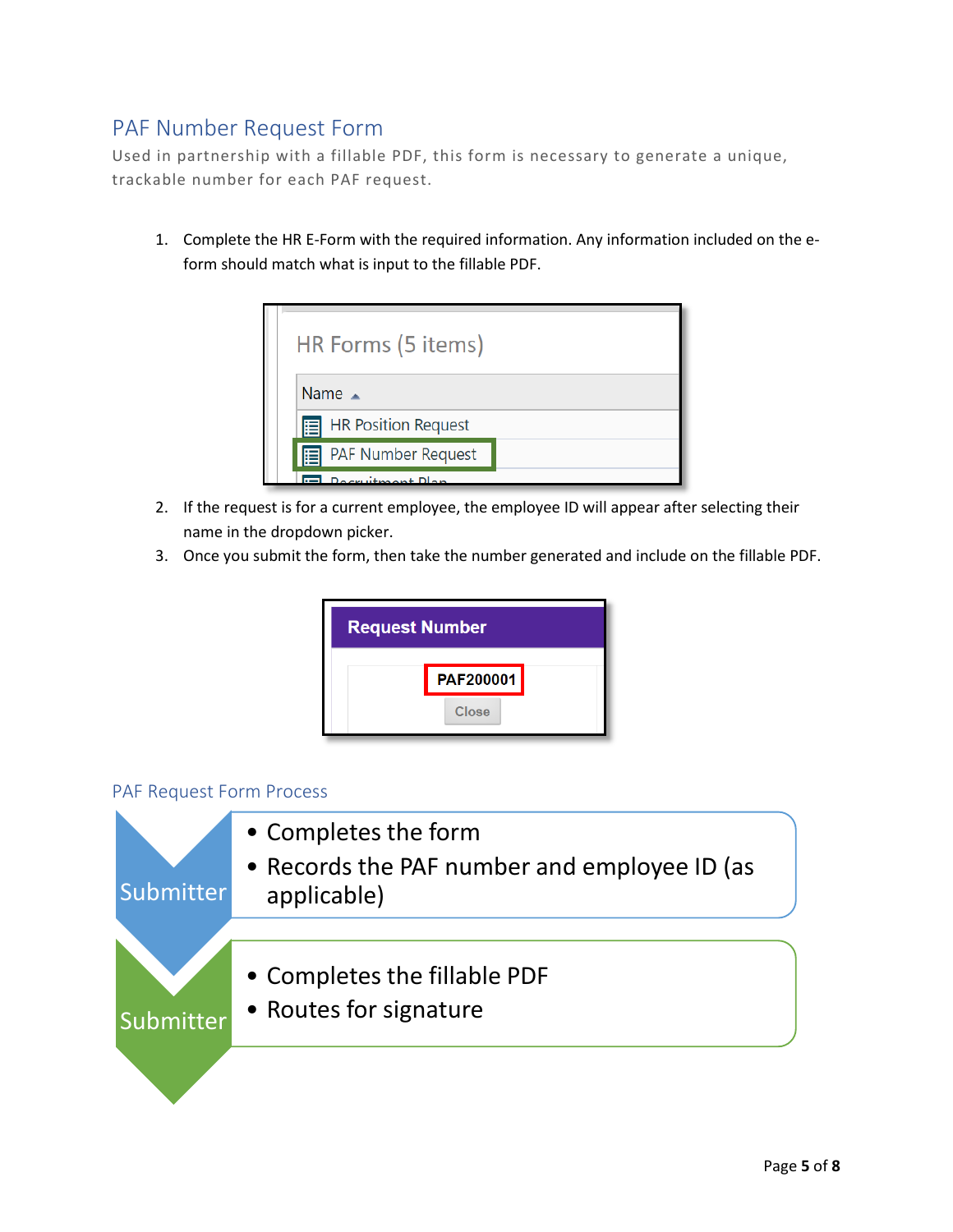# <span id="page-5-0"></span>Resignation Form

Used to resign from a position at UW-Stevens Point.

- 1. Complete the HR E-Form with the required information. Any information included on the e-form should match what is input to the fillable PDF.
- 2. If the requestor is the person resigning, select "Myself" in response to the prompt "I'm filling this form out for:" and the employee's name and employee ID will appear.
- 3. If the requestor completes on behalf of someone else, select the name from the dropdown or add into the open field if the name does not appear in the dropdown. Use this option if an employee does not want to complete their own letter.
- 4. If leaving multiple positions, you will need to complete a form per each position.
- 5. The supervisor selected will review and pass the information along.

| <b>Submitter</b>                                                                |                                                                      |
|---------------------------------------------------------------------------------|----------------------------------------------------------------------|
|                                                                                 |                                                                      |
| Name:                                                                           | UWSPID:<br>Email:                                                    |
| <b>Request Date:</b>                                                            | 6/30/2021                                                            |
|                                                                                 |                                                                      |
| I'm filling this form out for                                                   | <b>Myself</b><br><b>Someone Else</b>                                 |
|                                                                                 |                                                                      |
|                                                                                 |                                                                      |
| <b>Employee</b>                                                                 |                                                                      |
| <b>Name</b>                                                                     |                                                                      |
| EmplID                                                                          |                                                                      |
|                                                                                 |                                                                      |
| <b>Resignation Information</b>                                                  |                                                                      |
|                                                                                 |                                                                      |
| Leaving multiple positions                                                      | Yes<br>No<br><b>Unsure</b>                                           |
| <b>Supervisor</b>                                                               | Search for user                                                      |
| UW System Title Resigning From<br>(as shown on your earnings statement in myUW) |                                                                      |
| <b>Department</b>                                                               | Choose<br>$\overline{\mathbf{v}}$                                    |
| <b>Division</b>                                                                 | Select<br>▼                                                          |
| Department chair/dean/director                                                  | Search for user                                                      |
| <b>Expected last day worked</b>                                                 | ■<br>$\checkmark$                                                    |
| Have you spoken with payroll about your leave<br>balance                        | Yes<br>No                                                            |
| Using leave balance to extend last day on payroll                               | Yes<br><b>No</b>                                                     |
| <b>Reason for resignation</b>                                                   | Choose<br>▼                                                          |
| <b>Resignation Documents</b><br><b>Add Document</b>                             | If you wish to add a resignation letter, etc. you may attach it here |
|                                                                                 |                                                                      |

#### Example of Completing the Form for Self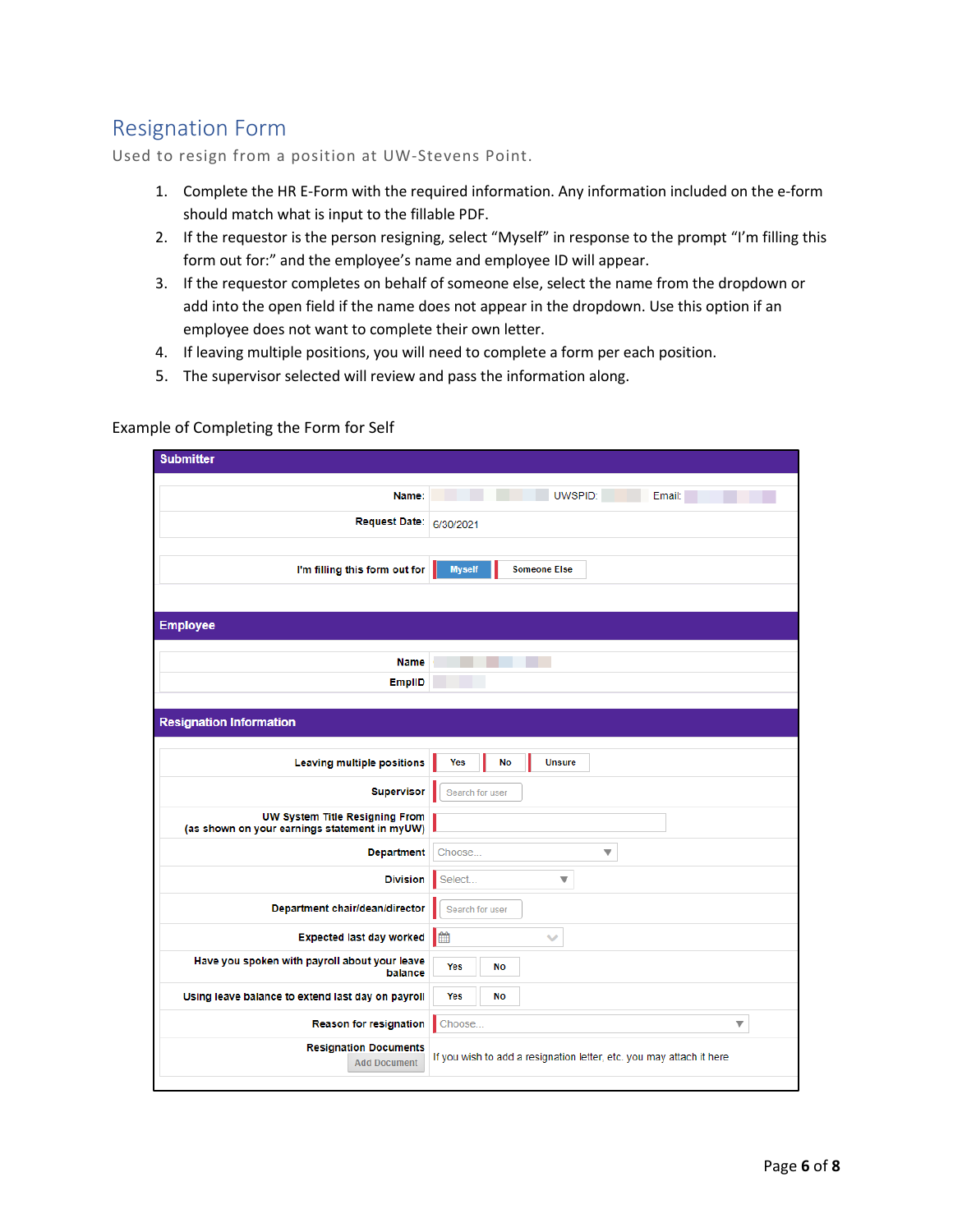| <b>Submitter</b>                                                                |                                                                          |
|---------------------------------------------------------------------------------|--------------------------------------------------------------------------|
|                                                                                 |                                                                          |
| Name:                                                                           | UWSPID:<br>Email:                                                        |
| Request Date: 6/30/2021                                                         |                                                                          |
|                                                                                 |                                                                          |
| I'm filling this form out for                                                   | <b>Someone Else</b><br><b>Myself</b>                                     |
|                                                                                 |                                                                          |
| <b>Employee</b>                                                                 |                                                                          |
|                                                                                 |                                                                          |
| <b>Name</b>                                                                     | If not listed in dropdown, fill in employee name here<br>Search for user |
| EmpliD                                                                          |                                                                          |
|                                                                                 |                                                                          |
|                                                                                 |                                                                          |
| <b>Resignation Information</b>                                                  |                                                                          |
|                                                                                 |                                                                          |
| <b>Leaving multiple positions</b>                                               | <b>No</b><br><b>Unsure</b><br>Yes                                        |
| <b>Supervisor</b>                                                               | Search for user                                                          |
| UW System Title Resigning From<br>(as shown on your earnings statement in myUW) |                                                                          |
|                                                                                 |                                                                          |
| <b>Department</b>                                                               | Choose<br>$\overline{\mathbf{v}}$                                        |
| <b>Division</b>                                                                 | Select<br>$\overline{\mathbf{v}}$                                        |
| Department chair/dean/director                                                  | Search for user                                                          |
| <b>Expected last day worked</b>                                                 | l<br>$\checkmark$                                                        |
| Have you spoken with payroll about your leave<br>balance                        | Yes<br><b>No</b>                                                         |
| Using leave balance to extend last day on payroll                               | Yes<br>No                                                                |
| Reason for resignation                                                          | $\overline{\mathbf{v}}$<br>Choose                                        |
|                                                                                 |                                                                          |
| <b>Resignation Documents</b><br><b>Add Document</b>                             | If you wish to add a resignation letter, etc. you may attach it here     |
|                                                                                 |                                                                          |

## Example of Completing the Form for Someone Else